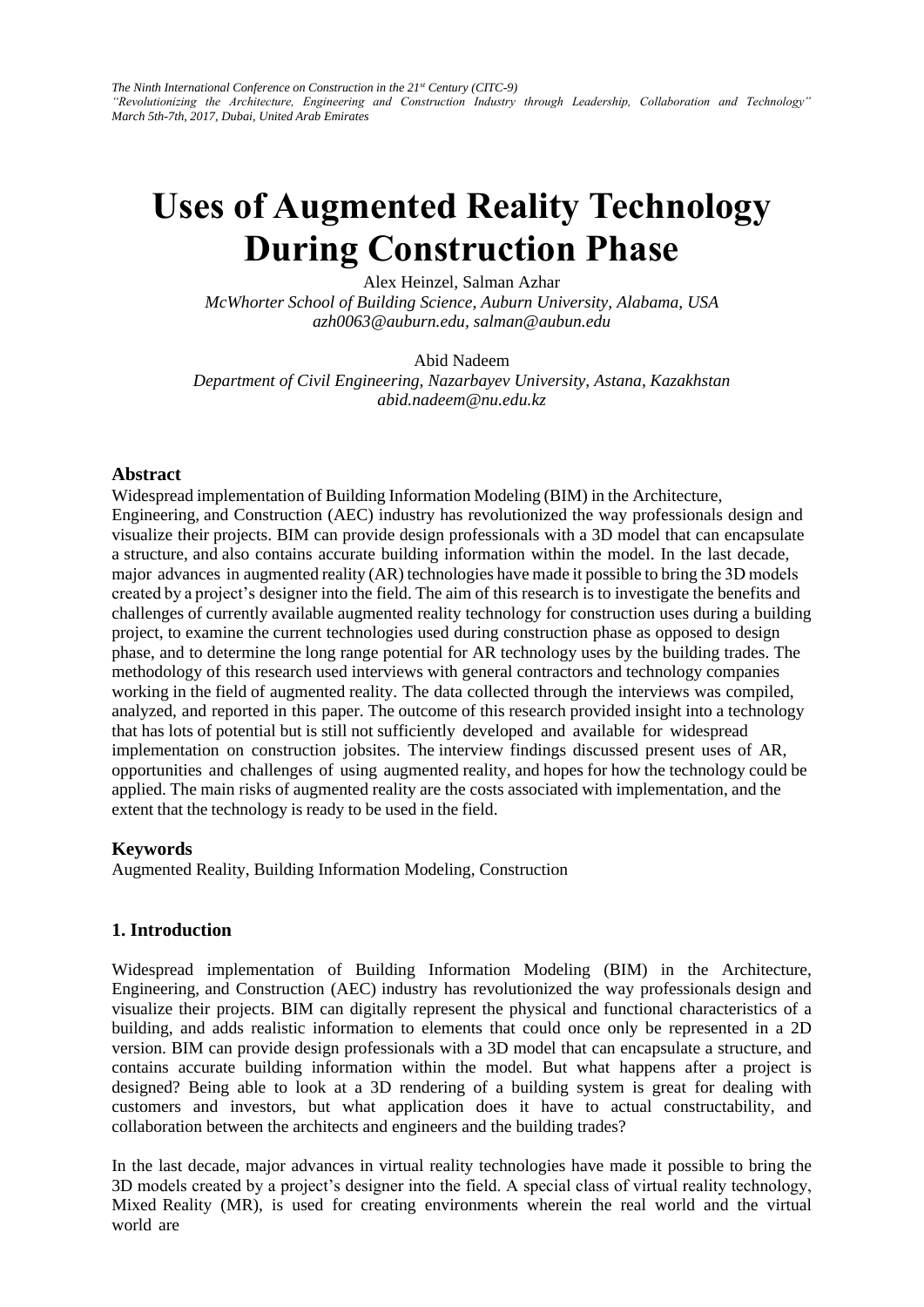presented together in a single display (Wang et. al 2004). A subset of MR with particularly great potential for construction applications is Augmented Reality (AR), which can insert models stored and interacted with in virtual space digitally into a physical space where actual work is taking place. As the technologies develop, MR and AR have the potential to build on the success that BIM has already found within the AEC industry and eliminate the need for traditional 2D drawings and plans altogether. The technology will allow the AEC industry to better envisage designs, detect issues during construction, improve safety, and potentially reduce cost and waste by better understanding the project at hand.

Applications for the use of augmented reality technology in construction are still being developed, and mainstream adoption isn't universal except some building projects that have used augmented reality technologies. AR technology can provide major benefits on construction projects such as real time visualization of projects, improved collaboration and communication, increased safety, better-quality scheduling and budget-management, and greater implementation of BIM (Jones 2014). In an application of AR technology for earthquake reconstruction answered many questions about how the technology can be applied on an ordinary building project, and what the potential and challenges of Augmented and Mixed Reality could be (Williams 2011).

# **2. Research Aim, Objectives and Scope**

The aim of this research is to investigate the application of currently available augmented reality technologies during the construction phase of a building project, specifically relating to as-built, quality assurance, and safety. To achieve this aim, the following objectives have been set.

- 1. To investigate the benefits and challenges of currently available augmented reality technology for construction applications.
- 2. To compare the AR technologies used during construction phase with design phase.
- 3. To determine the long-term potential for AR technology applications for building trades.

The research scope is limited to general contractors who have previously used or are currently using augmented reality technology, as well as software developers who developing augmented reality technology for construction applications.

# **3. Literature Review**

#### **3.1 Mixed and Augmented Reality Defined**

Virtual Reality is in one form or another nearly 50 years old. The use of virtual reality and its associated technologies, such as augmented reality, to support construction is nearly 25 years old (Cleveland 2010). Augmented Reality is an environment where virtual elements are embedded in a live picture of real surroundings. It combines the real world and computer generated data (Wang et al. 2013). AR is an environment where additional data generated by a computer is fed into the user's view of a real scene. Augmented reality systems are generally composed of three elements: data, computing, and presentation (Meza et al. 2014). The general explanation of Mixed Reality technology is that it encompasses the continuum of combinations of elements from both the virtual (computer generated) and real environments (Dunston & Wang, 2005). Figure 1 illustrates the continuum.



*Figure 1: Reality-Virtuality Continuum*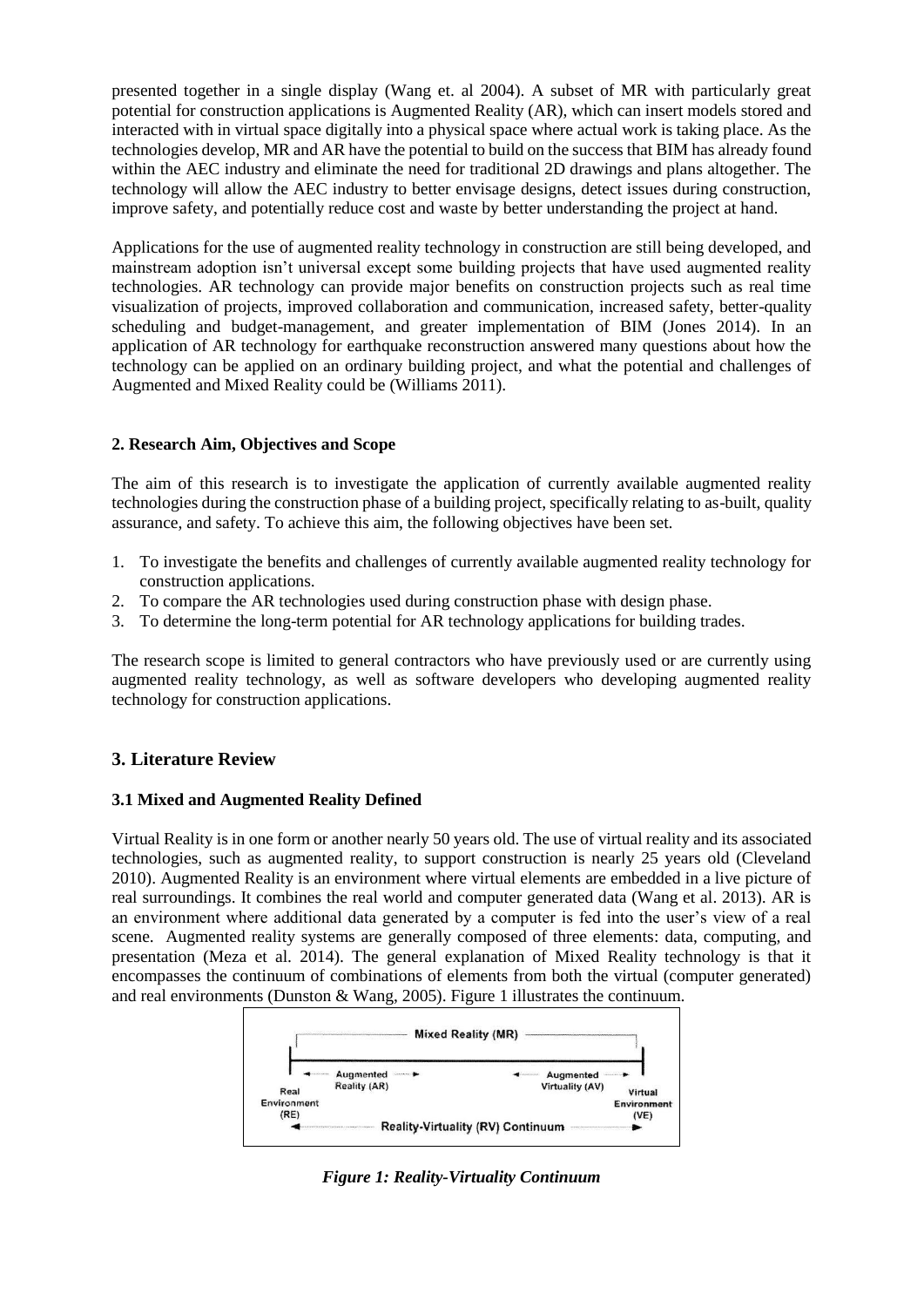# **3.2 Augmented Reality Technology in Architecture, Engineering, and Construction**

The AEC industry constitutes a market for using AR technologies and not having to return to an office to access a conventional desktop PC or laptop (Dunston & Wang, 2005). AR can supplement the user's normal experience using context-related objects, such as looking through walls to see columns, or beneath the ground to inspect subsurface utilities that have been installed. From the perspective of evaluation, authentic virtual models can be deployed to measure the physical condition of real objects, such as evaluation of earthquake-induced building damage, or construction progress monitoring (Kamat, et al, 2010).

Other uses for the AR technology related to construction is to train heavy equipment operators to use the machinery in an inexpensive way. Simulations of earthwork situations can be created. Further uses of AR may include using virtual tags surrounding the real instrument panel to learn the function of each item, step by step instructions for starting procedures, watching pre-recorded training video or automatically popping up of safety instructions (Wang et al., 2004). Research has also shown that the understandability and usability of project documentation in different formats including 2D plans, BIM on a PC, the viewing of schematics on tablets, and augmented reality, the comparisons showed that AR was at least one grade better than any other presentation technique (Meža et al., 2015).

#### **3.3 Integration of Building Information Modeling and Augmented Reality Technologies**

Studies have analyzed the potential for how augmented reality technology can be used to efficiently implement a BIM-based augmented reality system for construction (Meza et al. 2014). Augmented reality can be used for the real-time visualization and monitoring of activities and tasks. The integration of BIM with AR can provide a platform for a site management team and sub-contractors to effectively interact and utilize data contained within a BIM model (Wang et al. 2013). BIM could be used to model and store digitally much of the documentation associated with a project, yet it would eventually all be printed out and used on a construction site in physical 2D form. Researchers are now trying to facilitate the process of mapping 2D design documentation to 3D real world construction reality by mixing virtual information with the real environment, using augmented reality (Meza et al. 2014). Figure 2 shows how a worker on a construction site could use a mobile device to view a 3D model overlaid onto the real world.

Augmented Reality is regarded to be an 'information aggregator' that can collect and consolidate information from individual tools such as BIM, and also from context-award sensors. AR can visualize as-planned BIM facility information in the context of the real workplace to enable project managers, subcontractors, and other shareholders to review the as-built progress against as-planned. Using augmented reality, a construction manager on site can detect the potential conflicts by retrieving and visualizing all the properties and details concerning building elements from BIM (Wang et al. 2013).



*Figure 2: Using AR on a Mobile Device*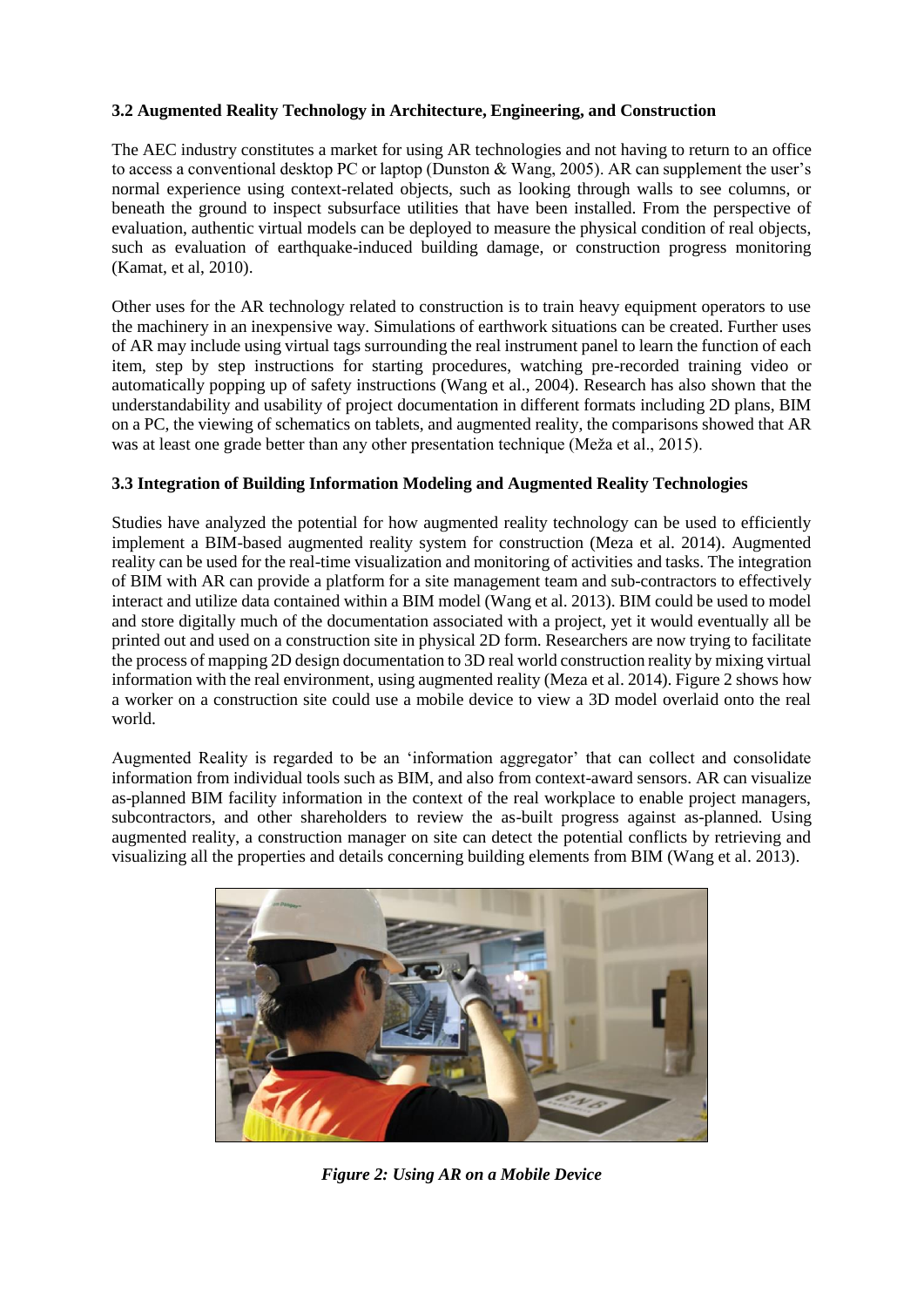# **3.4 Augmented Reality Uses for Construction Quality Assurance**

Advanced technologies such as BIM and AR can enable the storage and retrieval of defect data visually. These technologies provide great opportunities to enhance construction quality assurance work. Using these technologies, workers and managers can automatically confirm results of tasks by augmenting virtually created information onto real objects or even photos taken of the work performed on site. These innovations have the potential to allow site quality and trade managers to identify and address quality issues that would in effect save time and reduce rework related costs at construction sites (Kwon et al. 2014). Augmented reality showed promise for performing construction inspection tasks. Augmented reality based inspection devices may be simpler and may facilitate more rapid task performance (Dunston, 2009).

# **3.5 Augmented Reality Uses for Safety in Construction Projects**

To improve safety conditions, construction projects require more visual-based, straight-forward training methods and solutions for safety applications to produce better understanding and recognition of safety risks. With the introduction and increasing use and integration of Building Information Modeling and Augmented Reality, there are opportunities to improve the current safety management practices, and take advantage of the proven benefits of these technologies to improve working memory ability, increase workforce cognitive ability of spatial information, and have better reliance on past experience and memory (Park & Kim 2013). Figure 3 shows what the interface could be on a mobile device, where one could mark a hazard on a jobsite, and then anyone using AR to look at that area would get a warning of exactly where the hazard is. Once the hazard is being addressed, the hazard warning could be removed and it would stop showing up on augmented reality displays.

# **3.6 Challenges of using Augmented Reality**

There are numerous barriers that hinder greater acceptance of AR in everyday practice. Two of the most common are the determination of the user's position, and what is called visual occlusion (Meza et al. 2014).

In research done on AR technology, the main technical challenge is how to accurately determine the user's position in space. The AR system needs the data on the current position and orientation in space. During field tests it has been established that the accuracy of GPS antennas embedded in mobile devices lacks the required precision (Meza et al. 2014). The authors of that research believed that in the near future commercial AR software will take the advantage of alternative positioning methods and the AR display component can be easily replaced with one that will provide more accurate method of positioning (Meza et al. 2014).



*Figure 3: Augmented Reality for Safety Purposes*

The other main technical difficulty is the issue of how to accurately align the user's field of view with the position of a model that is being viewed. There are two practical problems that arise when comparing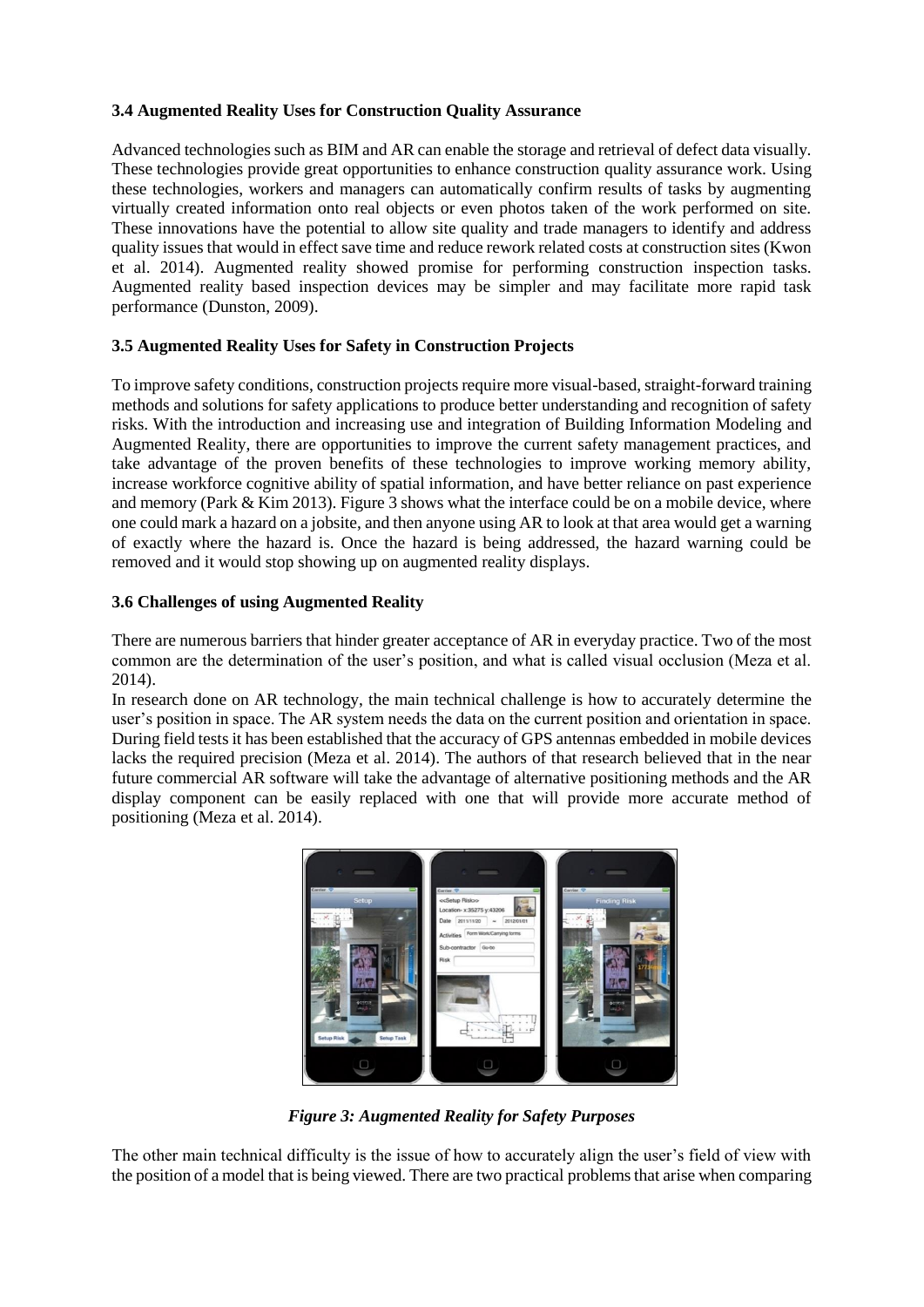the actual state on the construction site with the state in the model. The first problem develops when physical objects are positioned between the user and the site where the building is located (such as site fences, tower-cranes, etc.). Another problem is the overlapping of elements which have already been built (Meza et al. 2014). These issues are not new issues, and have challenged all researchers engaged in studying AR technology.

There are also challenges relating to using AR technology when working on indoor construction projects. It has been shown that in low light areas, it is often difficult for cameras to detect the real world elements that need to be compared to models. On construction projects where no lighting systems are installed indoors, it will be necessary to improve the ability of device recognition (Kwon et al. 2014).

# **4. Methodology**

The initial data that comprises the literature review section of this paper was compiled through online academic research databases of academic journals and text articles. The literature review process served as a foundation of knowledge from which was developed a concept of holding interviews with various industry corporations, namely general contractors and software developers, who have experience designing and using augmented reality technologies for construction applications.

Interviews were held to gain qualitative information on the AR technologies currently available, if/how they are being utilized in the field, and the types of projects they are currently be used on. The interviews also attempted to determine the benefits and challenges that contractors and developers have by using and implementing the technologies, and also to study the impact the technologies are having on the building trades.

Interviewee's were selected based on internet research of construction companies that have experience using augmented reality technology. Interviews were conducted with three companies, with both General Contractors and software developers being represented. Interviews were conducted by first sending a list of questions to the company, and then following up with a telephonic interview to discuss the questions. Interview questions were created with the intention of attempting to gain understanding of the issues stated above. The interviews were held between October 12th and 26th 2016.

The data collected from the interviews was analyzed to ascertain if companies were currently using augmented reality in the field on construction job sites, and if so how it's being used. The data collected from interviews with software companies was also be analyzed to determine the biggest problems that companies were trying to solve with the further development of augmented reality technology, as well as the value they were hoping to provide by having construction companies adopt and implement their technology.

# **5. Data Analysis and Discussion**

Interviews were held with three companies BNBuilders, Augment, and Gilbane Building Company. The data collected through interviews conducted was reviewed, analyzed, and is presented.

BNBuilders stated that they believed that most construction companies have probably looked into augmented reality technology as it has become available, but as an industry, the set-up currently required to deploy it widely is the biggest challenge. They have found that while there is potential for AR technology in construction, at its current limitations, and because it is still a new technology and hasn't become commoditized yet, implementation hasn't been widespread in the construction industry. BNBuilders does more with Virtual Reality than Augmented Reality. It's felt within their organization that VR is more advantageous in terms of visualization of projects, which where augmented reality is being used most commonly at this time in the AEC industry. The engineers interviewed have had experience with AR applications for the Microsoft HoloLens, but they find that since its uses are mostly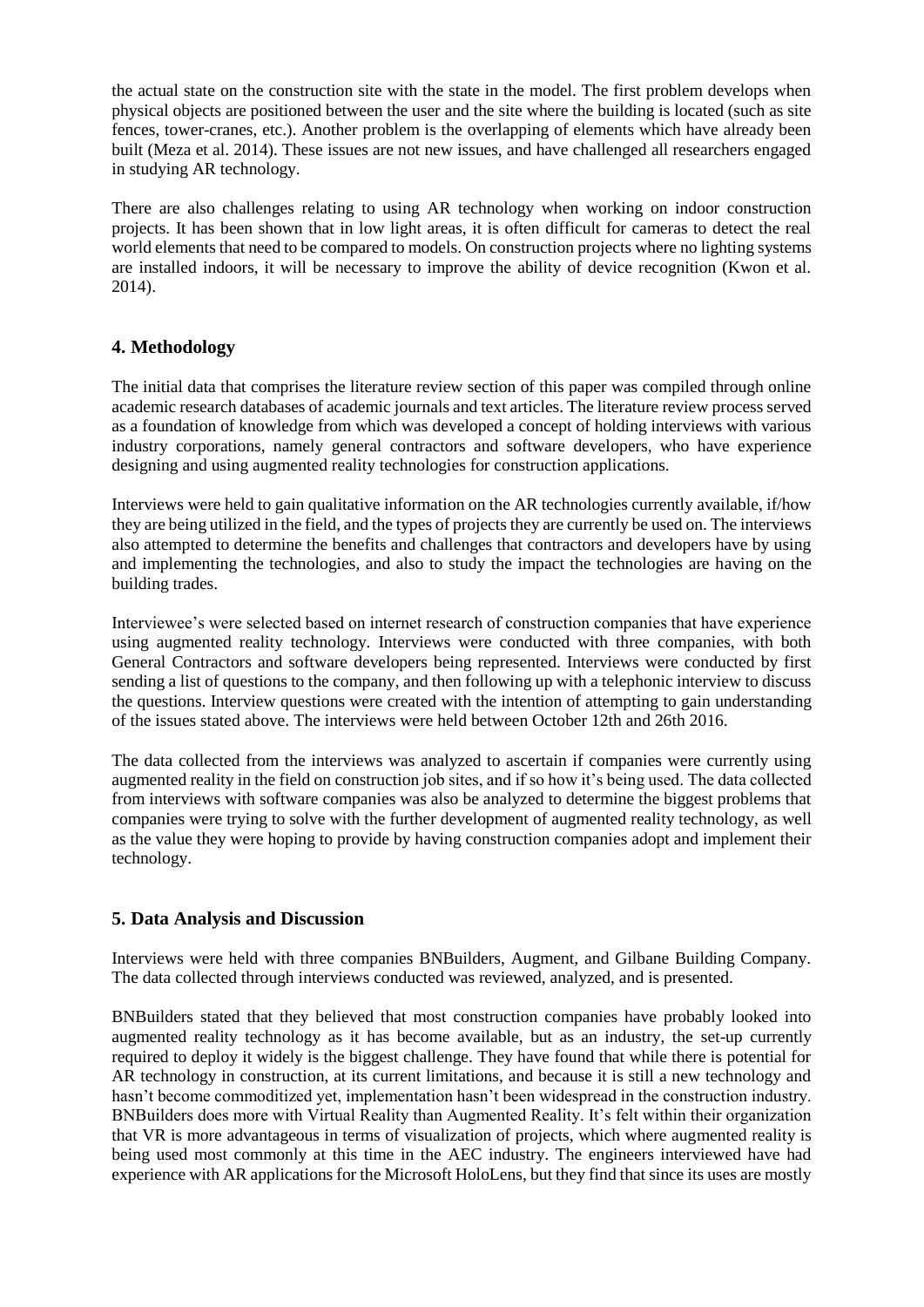still for visualization, there are more cost effective ways to present the same information. The biggest take away from this part of the interview was that their company didn't see a lot of value to using this new technology when it isn't fully capable, at the present, of doing something differently than what other methods can provide, and there isn't much reason to invest if the value provided in the return on investment isn't there.

BNBuilders also believed that there would be resistance to implementation of AR technologies until you can demonstrate that is will add value, and provide a method of completing a project in a way that is better than what they are doing now, i.e. from paper to mind to building. Based on the interviewees experience with augmented reality, they felt that AR offers a profound ability to have access to large quantities of data derived from BIM, and rapidly communicate it. At this point in time, it appears that the place of most value for augmented reality is for people who aren't as involved with the physical building process, such as the owners, due to its uses as a visualization tool. The general feeling, based on BNBuilders experience with augmented reality technology is that it could really help with complicated methods of construction, where crews could be at a location and be watching a video on a headset with step by step instructions of how to do put some piece of work in place, while they do it in real time.

Gilbane Building Company has been using augmented reality technology in the field for the past two to three years, with more attention being paid to the technology in the last year. Gilbane recognized that blending the model-based world and the real world is the natural culmination of the construction industry, and therefore the decision was made to start using AR technology. Gilbane has been using AR for a lot of sensitive projects, like curtainwalls and building envelopes. Essentially projects where the details absolutely have to be correct. It has also been used for logistic planning. They've also been currently working on using augmented reality for safety purposes, but it's a work in progress. The issue Gilbane has had with implementing it currently is the scale. On their jobs, large enough to warrant using augmented reality, they are often having to orient ten workers a day, which limits the use of AR. Gilbane also commented that every mistake not made is a day saved, and by that logic, the more information available in an easy to understand format is better than less information in a not-to-scale drawing. Gilbane reports that the biggest impact to collaboration and communication that AR can have on a project is the ability to educate those with an inability to read the drawings or models that a designer has been commissioned to create.

AugmenteDEV SAS stated that they find that a lot of people in the architecture, engineering, and construction industries are looking for better ways to visualize their products, from residential homebuilding to commercial applications. Their staffs are mostly made up of 3D design experts. However, quite a few of the 3D designers are aware of things such as how a construction site functions, or principles of architecture, and are using that knowledge to inform their decisions as they develop this technology. They try to improve communications and the ability to communicate a design to people in and out of the AEC community. Augment wants to help bring designs to life without having to send it over email or having people gather around a computer. Their applications are used on mobile devices, and they want them to be used to get people excited about their projects, by being able to visualize it in a new and exciting way. Currently they are seeing the most widespread implementation by A/E firms. Augment hasn't created anything yet that is for field application.

When asked where they see augmented reality in five or ten years, the answer was that it was hard to say. An analogy was made to smart phones, which just a few years ago did not have the capability to do what they do today. Augment feels that augmented reality is the same way. Because it's still new as a practical technology, it's hard to envision just where it can go from here. But the feeling was that it will continue to be implemented and used in AEC communities in the future, and will probably have incredible uses on construction sites. There is also potential for use for onsite safety measures, especially as it becomes totally and completely integrated into projects.

Upon analyzing the information collected, the main finding is that augmented reality does not seem to be widely used by contractors, especially not for field applications. While AR is being used in limited capacities by some General Contractors, it appears that the technology is not sufficiently advanced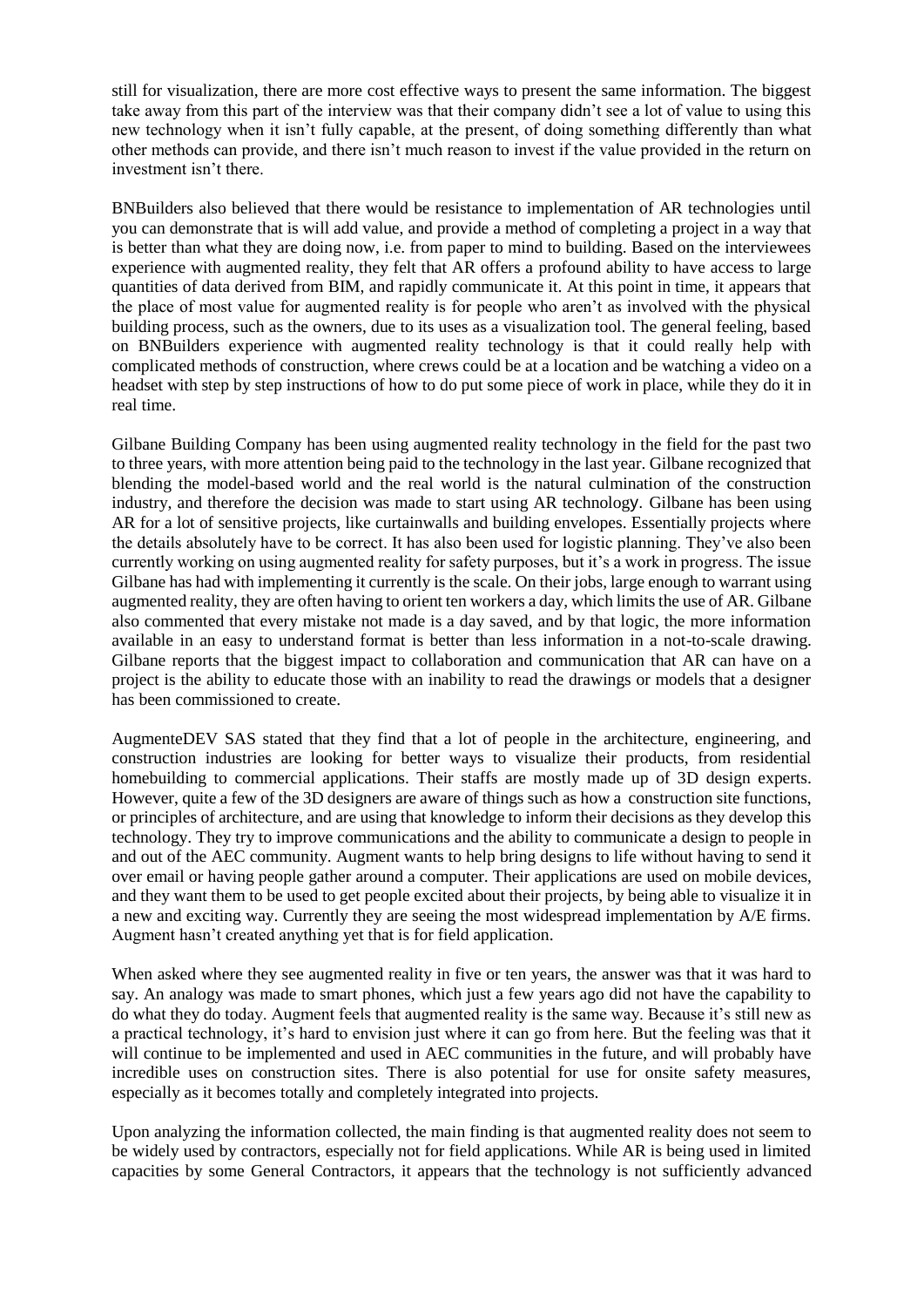enough to make widespread acceptance for field applications plausible. At this time it does not appear that General Contractors believe that the costs associated with implementing AR technology in the field would be a value adding endeavor.

It also does not appear that augmented reality technology and applications are sufficiently developed enough to provide widespread value to builders for use for safety or quality management applications. Currently, the research seems to show that the primary use for augmented reality is as a tool for visualizing projects, and is being used to good effect as an asset to help communicate project visions between designers and non-technical stakeholders.

It also appears that AR technology companies have identified AR as an intuitive next step to bring BIM modeling out of the office and into the field, however, the technology is just not advanced enough and has not been commoditized to the extent where any one AR firm has been able to offer a product that has become the "standard" AR application. At this point, it would appear that general contractors who are interested in testing or implementing AR on their projects are developing the products themselves in-house, based on their exact needs.

#### **6. Conclusions**

The purpose of this research was to attempt to ascertain how augmented reality technology was currently being used, who was using it, who was developing it, and what the practical applications looked like.

After having conducted a literature review of augmented reality technology use for construction phase, it became apparent that most of the available literature focused on augmented reality from a very theoretical and prototypical point of view. The studies available provided next to no practical experience using augmented reality on construction projects, and instead focused on how the technology could be used, instead of how it is actually used. Based on the analysis of the information gathered during interviews with building companies and technology developers, it seems that at the current time, the main practical benefits of augmented reality technology are uses for visualization of projects from a marketing and communication standpoint, and that the technology has not been widely implemented, or even seemingly developed for use for practical applications on a construction site, such as for quality assurance or safety applications. That's not to say that no companies have in the past, or are currently using augmented reality on site. On the contrary, augmented reality is being used on active sites, but it appears that use is so limited as to be practically negligible compared to the amount of construction taking place and the amount of augmented reality being used on those sites.

# **7. References**

- Cleveland Jr, A. B. (2010). Emerging tools to enable construction engineering. *Journal of Construction Engineering and Management*, *137*(10), 836-842.
- Dunston, P. S. (2009). Evaluation of augmented reality in steel column inspection. *Automation in Construction*, *18*(2), 118-129
- Dunston, P. S., & Wang, X. (2005). Mixed reality-based visualization interfaces for architecture, engineering, and construction industry. *Journal of construction engineering and management,* 131(12), 1301-1309.
- Jones, Kendall. (2014). Five Ways the Construction Industry will Benefit from Augmented Reality. *Construction Data Company*. [http://jbknowledge.com/five-ways-construction-industry-will](http://jbknowledge.com/five-ways-construction-industry-will-benefit-augmented-reality)[benefit-augmented-reality](http://jbknowledge.com/five-ways-construction-industry-will-benefit-augmented-reality)
- Kamat, V. R., Golparvar-Fard, M., Martinez, J. C., Peña-Mora, F., Fischer, M., & Savarese, S. (2010). CEC: Research in visualization techniques for field construction. In *Proceedings of the 2010 Construction Engineering Conference, Blacksburg, VA.*